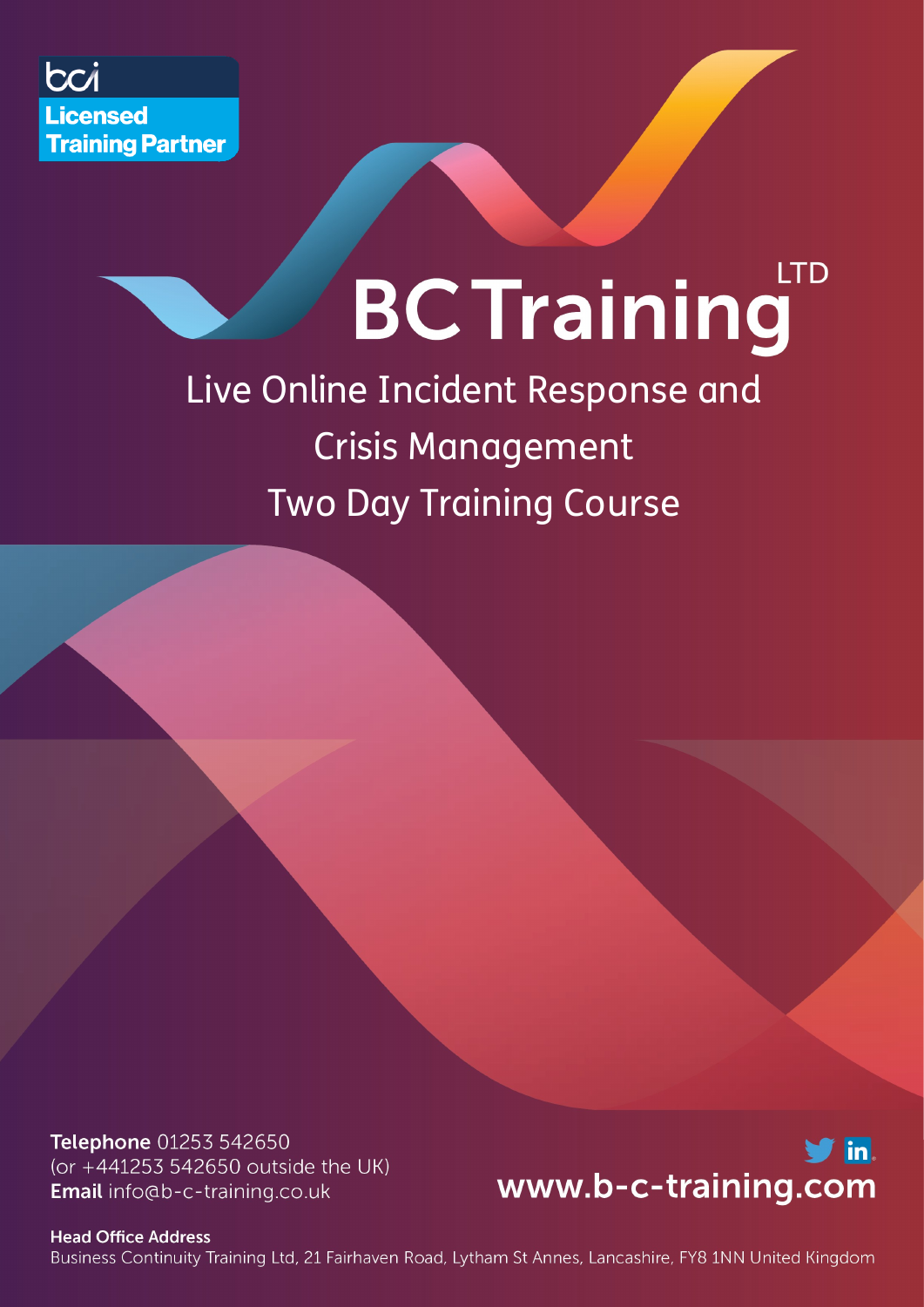# Live Online Incident Response and Crisis Management

## Course Description

This course covers all aspects of developing and implementing an incident response structure and crisis management capability.

The course is broken down into modules exploring the concepts and principles of incident and crisis management and what tools and techniques can be applied when anticipating and assessing incidents. It also looks at the key activities, roles and responsibilities required for effective incident and crisis management.

This two day course comes complete with course slides and Student Workbook that contains exercises to be completed throughout the course. The course is based on the BCI Good Practice Guidelines (GPG) 2018 and reflects current International Standards in business continuity.

## Course Benefits

By the end of the course, you will be able to:

- Learn how to build and deliver crisis management capability for your organisation using an established best practice framework.
- Have a good appreciation of the relationships between problem, incident, business continuity and crisis management.
- Develop an understanding of the principles, strategies and techniques of incident response and crisis management.
- Acquire the tools and know-how to prepare, implement and maintain a crisis management plan.

You will receive 16 CPD points from the BCI on successful completion of the course.

### Who Should Attend?

- Business Continuity and resilience practitioners who require an in-depth knowledge and understanding of how to build an incident and crisis management capability in an organisation.
- It is recommended that students have a minimum of a CBCI or equivalent credential with experience of working in a continuity and resilience related role.

### Recommended Reading

This course is based on the BCI Good Practice Guidelines (GPG) 2018 and it is advisable for delegates to be familiar with the GPG 2018 prior to attending the course. A copy of the GPG 2018 can be purchased via our website.



**www.b-c-training.com**



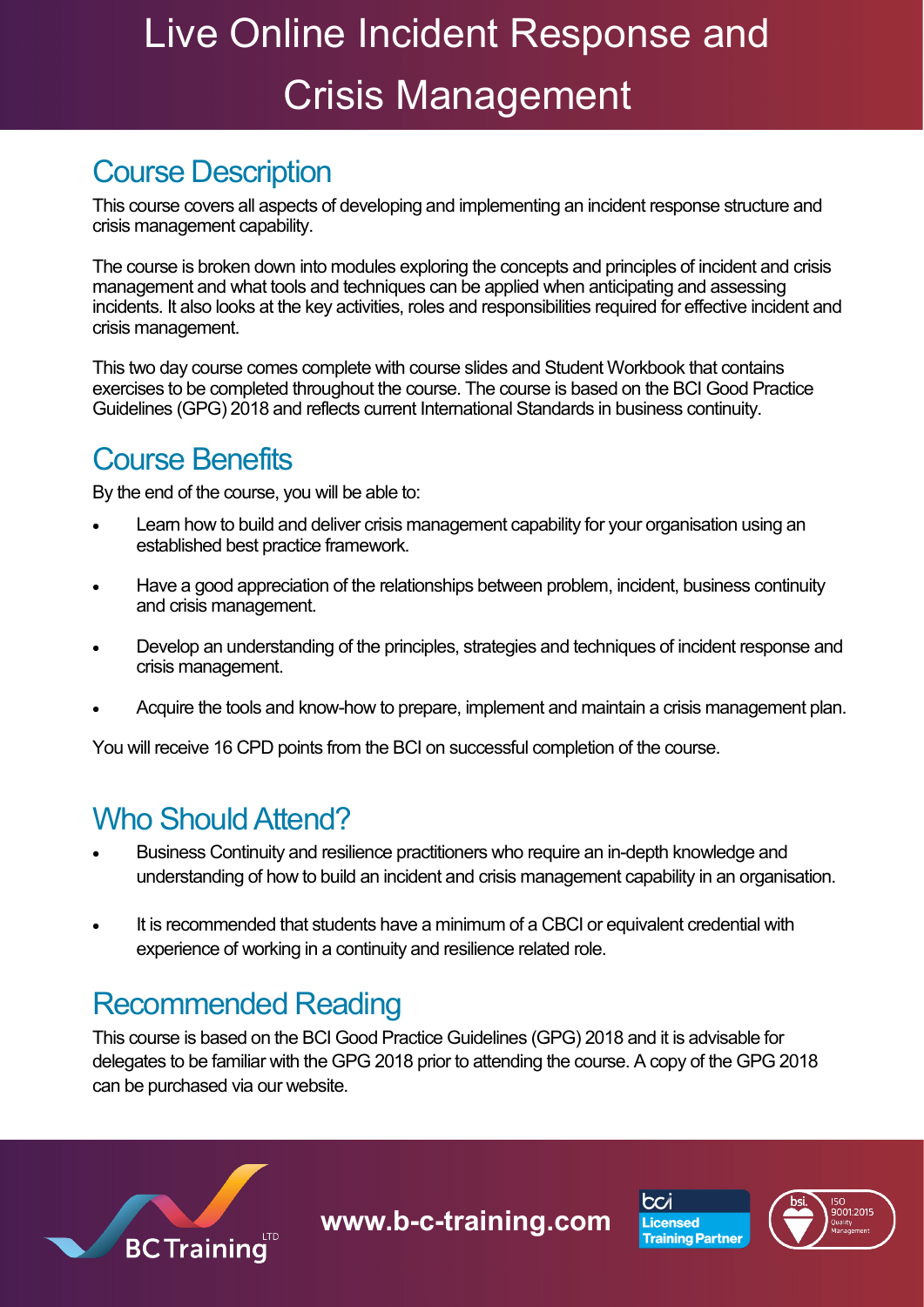# Live Online Incident Response and Crisis Management

## Course Modules

- Module 1 Crisis Management Concepts and Framework
- Module 2 Anticipate and Assess
- Module 3 Prepare Part 1 Response Structure
- Module 4 Prepare Part 2 Tools and Resources
- Module 5 Prepare Part 3 Crisis Management Plan
- Module 6 Response and Recovery
- Module 7 Crisis Communications
- Module 8 Review and Learn

## Certificate of Attendance

A n electronic certificate of attendance will be issued to delegates following the completion of the course.

## Course Delivery

This BCI training course is delivered as a two day, live online course by an approved BCI tutor. During the course, delegates will be able to ask the tutor any questions and there will be designated question and answer sections. Scheduled breaks will be provided within each session.

# Course Cost

The cost of this two day training course is £1050 plus VAT.

Electronic course slides are provided.



**www.b-c-training.com**